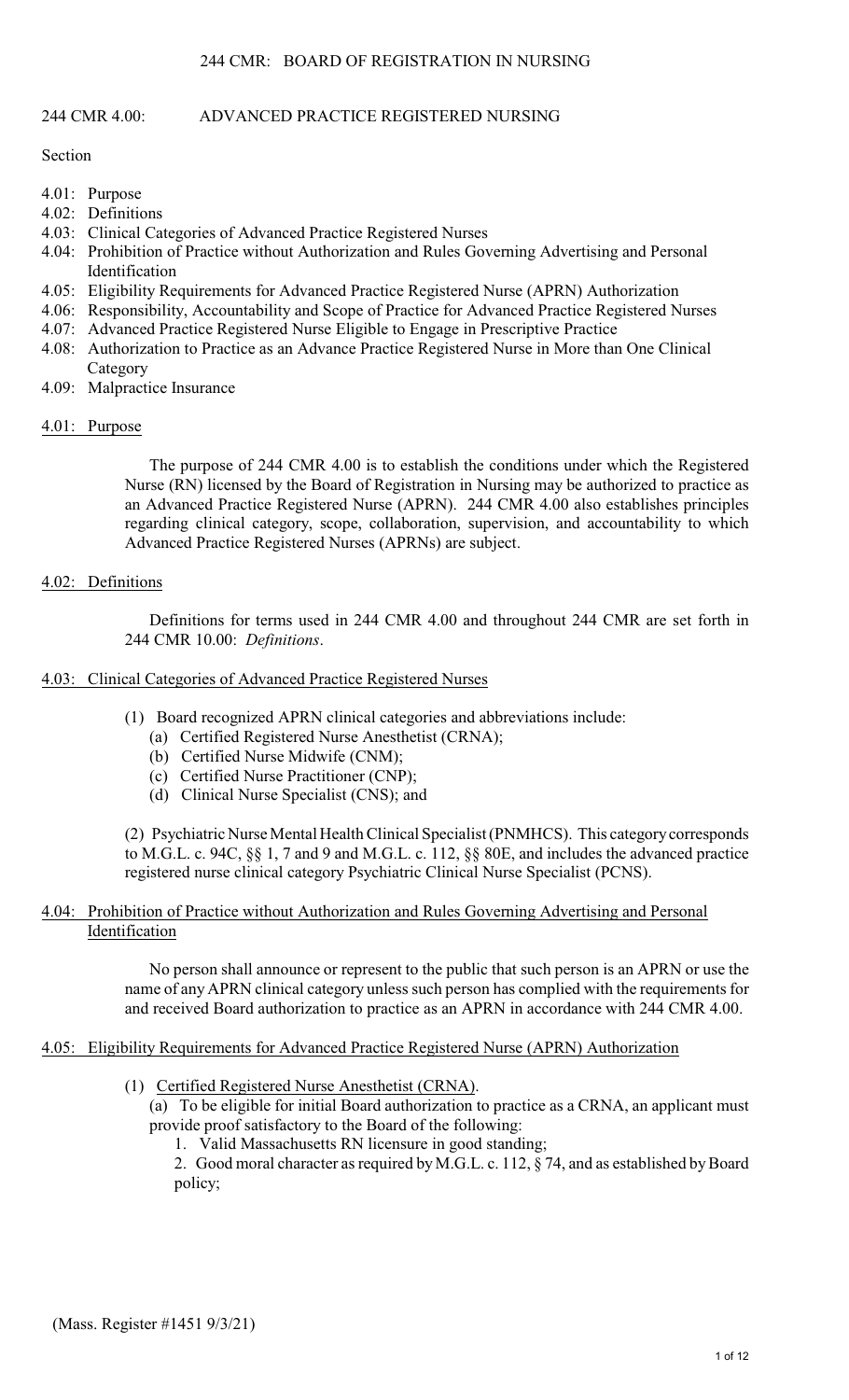3. Compliance with the following academic requirements:

a. Graduation from a graduate degree program that:

i. is designed to prepare the RN for practice as a CRNA; and

ii. holds accreditation from a Board recognized national accrediting organization for academic programs; and

b. Successful completion of, at minimum, core content at the graduate level in advanced assessment, advanced pathophysiology and advanced pharmacotherapeutics.

4. Current CRNA certification granted by a Board Recognized APRN Certifying Organization;

5. Payment of the required fees as established by the Executive Office of Administration and Finance, unless waived pursuant to M.G.L. c. 112, § 1B;

6. An attestation, signed under the pains and penalties of perjury, that the applicant participates in, or has applied to participate in, MassHealth as either a provider of services or as a non-billing provider for the purpose of ordering and referring services covered under MassHealth; and

7. If engaging in prescriptive practice, completion of training required pursuant to M.G.L. c. 94C, § 18(e).

(b) To be eligible for renewal of the Board's authorization to practice as a CRNA, the CRNA must provide proof satisfactory to the Board of the following:

1. Valid Massachusetts RN licensure in good standing;

2. Good moral character as required at MGL c. 112, § 74, and as established by Board policy;

3. Current CRNA certification granted by a Board Recognized APRN Certifying Organization;

4. Payment of the required fees as established by the Executive Office of Administration and Finance; and

5. If engaging in prescriptive practice, completion of training required pursuant to M.G.L. c. 94C, § 18(e).

(c) Nurses who obtained initial Board authorization to practice as a CRNA prior to August 1, 2014 may renew their authorization in accordance with the provisions of 244 CMR  $4.05(1)(b)$ , even if they do not meet requirements for initial authorization to practice as a CRNA set forth in 244 CMR 4.05(1)(a) or 4.05(1)(d).

(d) Initial Authorization of CRNA by Reciprocity. To be eligible for reciprocal Board authorization to practice as a CRNA from another jurisdiction, an applicant must provide proof satisfactory to the Board of the following:

1. Valid Massachusetts RN licensure in good standing;

2. Good moral character as required by M.G.L. c. 112, § 74, and as established by Board policy;

3. Compliance with the following academic requirements:

a. Graduation from a graduate degree program that:

i. is designed to prepare the RN for practice as a CRNA; and

ii. holds accreditation from a Board recognized national accrediting organization for academic programs; or

b. Satisfactory completion of a formal education program in addition to academic nursing preparation which meets the standards of a Board recognized national accrediting organization for academic programs and which has as its objective the preparation of nurses to perform as a CRNA; and

c. Successful completion of, at minimum, core content at the graduate level in advanced assessment, advanced pathophysiology and advanced pharmacotherapeutics.

4. Current license or authorization as a CRNA in another state, the District of Columbia, or a U.S. Territory in good standing;

5. Current CRNA certification granted by a Board Recognized APRN Certifying Organization;

6. Payment of the required fees as established by the Executive Office of Administration and Finance, unless waived pursuant to M.G.L. c. 112, § 1B.;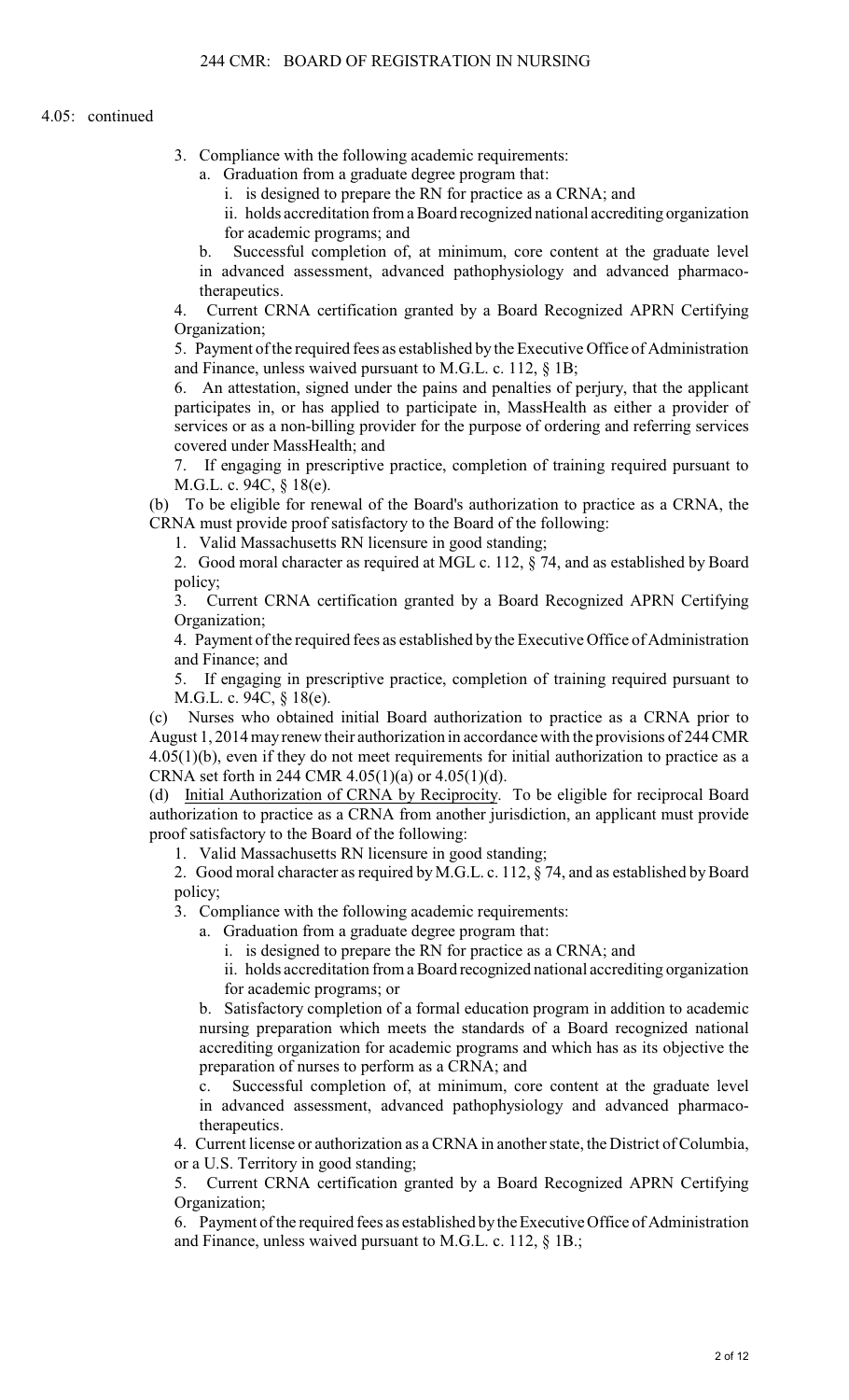7. An attestation, signed under the pains and penalties of perjury, that the applicant participates in, or has applied to participate in, MassHealth as either a provider of services or as a non-billing provider for the purpose of ordering and referring services covered under MassHealth; and

8. If engaging in prescriptive practice, completion of training required pursuant to M.G.L. c. 94C, § 18(e).

(e) The Board may revoke, suspend, or refuse to renew its authorization permitting an RN to practice as a CRNA or otherwise discipline the authorization and/or the RN license if it determines, after an adjudicatory hearing conducted in accordance with M.G.L. c. 30A, that the person fails to meet any regulation requirement. In addition, the Board may impose discipline for any of the reasons set forth in M.G.L. c. 112, §§ 61 and 74.

(2) Certified Nurse Midwife (CNM).

(a) To be eligible for initial Board authorization to practice as a CNM, an applicant must provide proof satisfactory to the Board of the following:

1. Valid Massachusetts RN licensure in good standing;

2. Good moral character as required by M.G.L. c. 112, § 74, and as established by Board policy;

3. Compliance with the following academic requirements:

a. Graduation from a graduate degree program that:

i. is designed to prepare the RN for practice as a CNM;

ii. holds accreditation from a Board recognized national accrediting organization for academic programs; and

b. Successful completion of, at minimum, core content at the graduate level in advanced assessment, advanced pathophysiology and advanced pharmacotherapeutics.

4. Current CNM certification granted by a Board Recognized APRN Certifying Organization;

5. Payment of the required fees as established by the Executive Office of Administration and Finance, unless waived pursuant to M.G.L. c. 112, § 1B;

6. An attestation, signed under the pains and penalties of perjury, that the applicant participates in, or has applied to participate in, MassHealth as either a provider of services or as a non-billing provider for the purpose of ordering and referring services covered under MassHealth; and

7. If engaging in prescriptive practice, completion of training required pursuant to M.G.L. c. 94C, § 18(e).

(b) To be eligible for renewal of the Board's authorization to practice as a CNM, an applicant must provide proof satisfactory to the Board of the following:

1. Valid Massachusetts RN licensure in good standing;

2. Good moral character as required at MGL c. 112, § 74, and as established by Board policy;

3. Current CNM certification granted by a Board Recognized APRN Certifying Organization;

4. Payment of the required fees as established by the Executive Office of Administration and Finance; and

5. If engaging in prescriptive practice, completion of training required pursuant to M.G.L. c. 94C, § 18(e).

(c) Nurses who obtained initial Board authorized practice as a CNM prior to August 1, 2014 may renew their authorization in accordance with the provisions of 244 CMR 4.05(2)(b), even if they do not meet the requirements for initial authorization to practice as a CNM set fourth in 244 CMR 4.05(2)(a) or 4.05(2)(d).

(d) Initial Authorization of CNM by Reciprocity. To be eligible for reciprocal Board authorization to practice as a CNM from another jurisdiction, an applicant must provide proof satisfactory to the Board of the following:

1. Valid Massachusetts RN licensure in good standing;

2. Good moral character as required by M.G.L. c. 112, § 74, and as established by Board policy;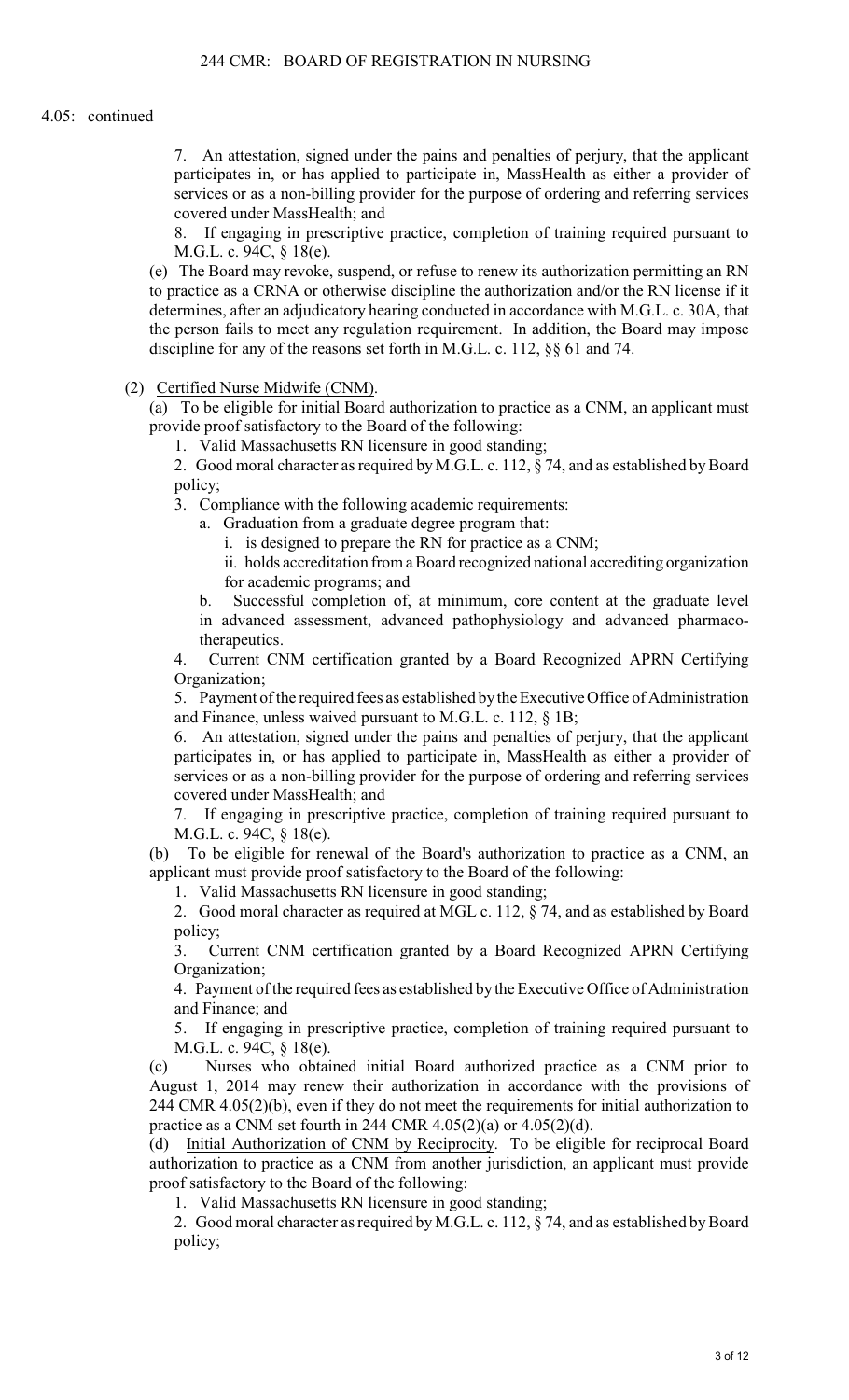### 4.05: continued

- 3. Compliance with the following academic requirements:
	- a. Graduation from a graduate degree program that:
		- i. is designed to prepare the RN for practice as a CNM; and
		- ii. holds accreditation from a Board recognized national accrediting organization for academic programs; or

b. Satisfactory completion of a formal educational program in addition to academic nursing preparation which meets the standards of a Board recognized national accrediting organization for academic programs and which has as its objective the preparation of nurses to practice as a CNM; and

c. Successful completion of, at minimum, core content at the graduate level in advanced assessment, advanced pathophysiology and advanced pharmacotherapeutics

4. Current license or authorization as a CNM in another state, the District of Columbia, or a U.S. Territory in good standing;

5. Current CNM certification granted by a Board Recognized APRN Certifying Organization;

6. Payment of the required fees as established by the Executive Office of Administration and Finance, unless waived pursuant to M.G.L. c. 112, § 1B;

7. An attestation, signed under the pains and penalties of perjury, that the applicant participates in, or has applied to participate in, MassHealth as either a provider of services or as a non-billing provider for the purpose of ordering and referring services covered under MassHealth; and

8. If engaging in prescriptive practice, completion of training required pursuant to M.G.L. c. 94C, § 18(e).

(e) The Board may revoke, suspend, or refuse to renew its authorization permitting an RN to practice as a CNM or otherwise discipline the authorization and/or the RN license if it determines, after an adjudicatory hearing conducted in accordance with M.G.L. c. 30A, that the person fails to meet any regulation requirement. In addition, the Board may impose discipline for any of the reasons set forth in M.G.L. c. 112, §§ 61 and 74.

(3) Certified Nurse Practitioner (CNP).

(a) To be eligible for initial Board authorization to practice as a CNP, an applicant must provide proof satisfactory to the Board of the following:

1. Valid Massachusetts RN licensure in good standing;

2. Good moral character as required by M.G.L. c. 112, § 74, and as established by Board policy;

3. Compliance with the following academic requirements:

- a. Graduation from a graduate degree program that:
	- i. is designed to prepare the RN for practice as a CNP; and

ii. holds accreditation from a Board recognized national accrediting organization for academic programs; and

b. Successful completion of, at minimum, core content at the graduate level in advanced assessment, advanced pathophysiology and advanced pharmacotherapeutics.

4. Current CNP certification granted by a Board Recognized APRN Certifying Organization;

5. Payment of the required fees as established by the Executive Office of Administration and Finance, unless waived pursuant to M.G.L. c. 112, § 1B;

6. An attestation, signed under the pains and penalties of perjury, that the applicant participates in, or has applied to participate in, MassHealth as either a provider of services or as a non-billing provider for the purpose of ordering and referring services covered under MassHealth; and

7. If engaging in prescriptive practice, completion of training required pursuant to M.G.L. c. 94C, § 18(e).

(b) To be eligible for renewal of the Board's authorization to practice as a CNP, the CNP must provide proof satisfactory to the Board of the following:

1. Valid Massachusetts RN licensure in good standing;

2. Good moral character as required at M.G.L. c. 112, § 74, and as established by Board policy;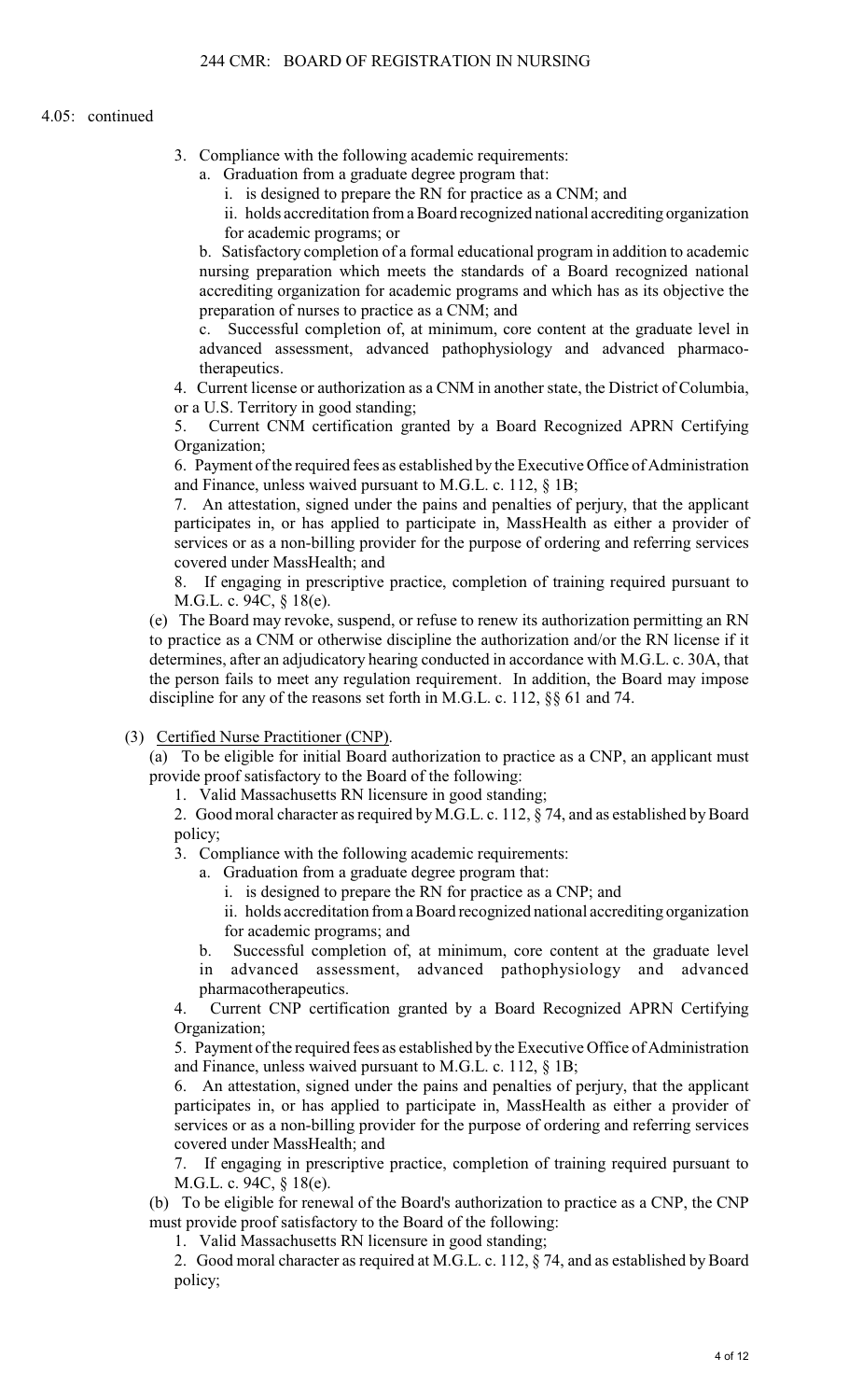3. Current CNP certification granted by a Board Recognized APRN Certifying Organization;

4. Payment of the required fees as established by the Executive Office of Administration and Finance; and

5. If engaging in prescriptive practice, completion of training required pursuant to M.G.L. c. 94C, § 18(e).

(c) Nurses who obtained initial Board authorized practice as a CNP prior to August 1, 2014 may renew their authorization in accordance with the provisions of 244 CMR 4.05(3)(b), even if they do not meet requirements for initial authorization to practice as a CNP set forth in 244 CMR 4.05(3)(a) or 4.05(3)(d).

(d) Initial Authorization of CNP by Reciprocity. To be eligible for reciprocal Board authorization to practice as a CNP from another jurisdiction, an applicant must provide proof satisfactory to the Board of the following:

1. Valid Massachusetts RN licensure in good standing;

2. Good moral character as required by M.G.L. c. 112, § 74, and as established by Board policy;

3. Compliance with the following academic requirements:

a. Graduation from a graduate degree program that:

i. is designed to prepare the RN for practice as a CNP; and

ii. holds accreditation from a Board recognized national accrediting organization for academic programs; or

b. Satisfactory completion of a formal educational program in addition to academic nursing preparation which meets the standards of a Board recognized national accrediting organization for academic programs and which has as its objective the preparation of professional nurses to practice as a CNP; and

c. Successful completion of, at minimum, core content at the graduate level in advanced assessment, advanced pathophysiology and advanced pharmacotherapeutics.

4. Current license or authorization as a CNP in another state, the District of Columbia, or a U.S. Territory in good standing;

5. Current CNP certification granted by a Board Recognized APRN Certifying Organization;

6. Payment of the required fees as established by the Executive Office of Administration and Finance, unless waived pursuant to M.G.L. c. 112, § 1B;

7. An attestation, signed under the pains and penalties of perjury, that the applicant participates in, or has applied to participate in, MassHealth as either a provider of services or as a non-billing provider for the purpose of ordering and referring services covered under MassHealth; and

8. If engaging in prescriptive practice, completion of training required pursuant to M.G.L. c. 94C, § 18(e).

(e) The Board may revoke, suspend, or refuse to renew its authorization permitting a RN to practice as a CNP or otherwise discipline the authorization and/or the RN license if it determines, after an adjudicatory hearing conducted in accordance with M.G.L. c. 30A, that the person fails to meet any regulation requirement. In addition, the Board may impose discipline for any of the reasons set forth in M.G.L. c. 112, §§ 61 and 74.

(4) Psychiatric Nurse Mental Health Clinical Specialist (PNMHCS).

(a) To be eligible for initial Board authorization to practice as a PNMHCS, an applicant must provide proof satisfactory to the Board of the following:

1. Valid Massachusetts RN licensure in good standing;

2. Good moral character as required by M.G.L. c. 112, § 74, and as established by Board policy;

3. Compliance with the following academic requirements:

a. Graduation from a graduate degree program that:

i. is designed to prepare the RN for practice as a PNMHCS; and

ii. holds accreditation from a Board recognized national accrediting organization for academic programs; and

b. Successful completion of, at minimum, core content at the graduate level in advanced assessment, advanced pathophysiology and advanced pharmacotherapeutics.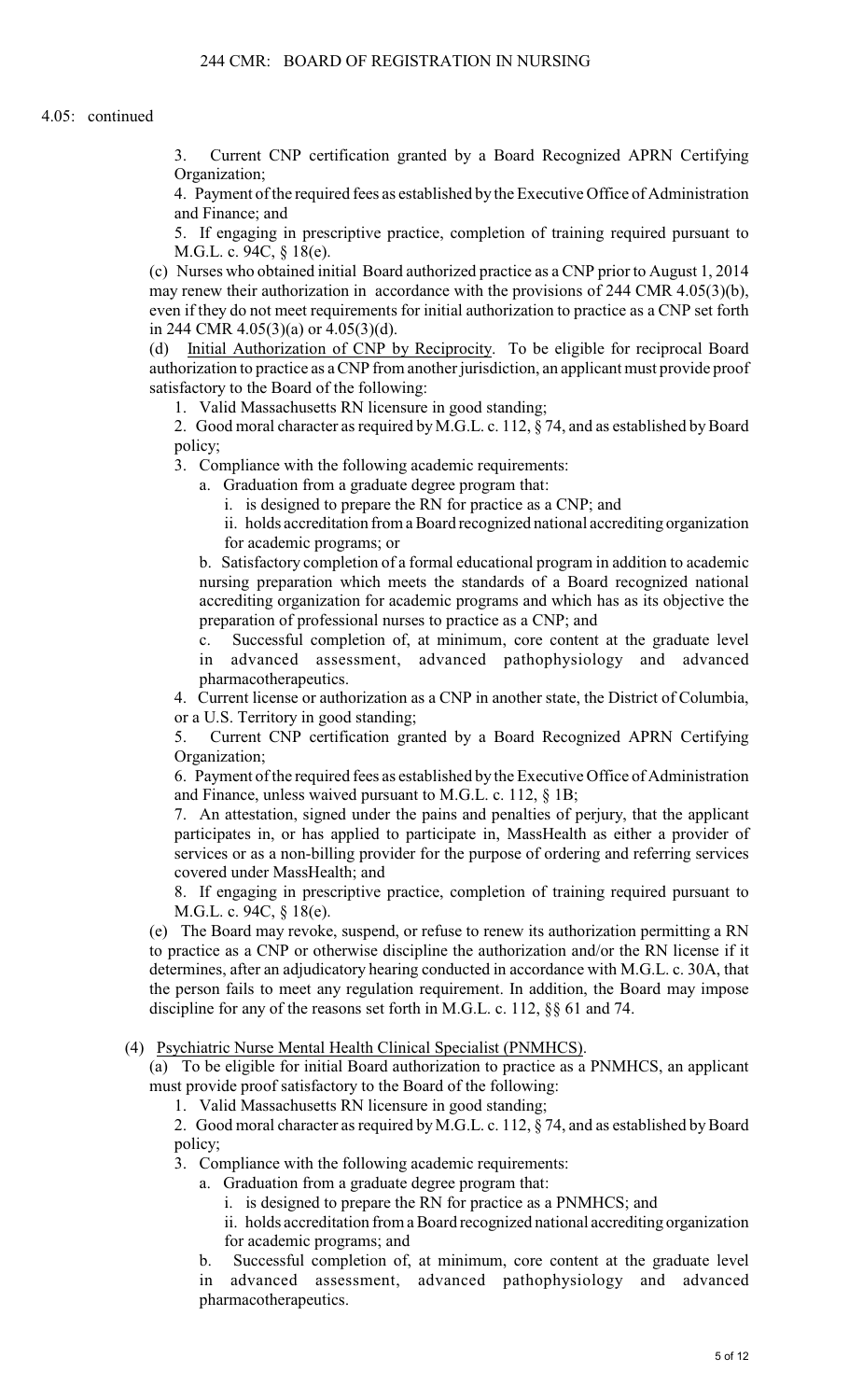4. Current PNMHCS certification granted by a Board Recognized APRN Certifying Organization;

5. Payment of the required fees as established by the Executive Office of Administration and Finance, unless waived pursuant to M.G.L. c. 112, § 1B;

6. An attestation, signed under the pains and penalties of perjury, that the applicant participates in, or has applied to participate in, MassHealth as either a provider of services or as a non-billing provider for the purpose of ordering and referring services covered under MassHealth; and

7. If engaging in prescriptive practice, completion of training required pursuant to M.G.L. c. 94C, § 18(e).

(b) To be eligible for renewal of the Board's authorization to practice as a PNMHCS, an applicant must provide proof satisfactory to the Board of the following:

1. Valid Massachusetts RN licensure in good standing;

2. Good moral character as required at M.G.L. c. 112, § 74, and as established by Board policy;

3. Current PNMHCS certification granted by a Board Recognized APRN Certifying Organization;

4. Payment of the required fees as established by the Executive Office of Administration and Finance; and

5. If engaging in prescriptive practice, completion of training required pursuant to M.G.L. c. 94C, § 18(e).

(c) Nurses who obtained initial Board authorized practice as a PNMHCS prior to August 1, 2014 may renew their authorization in accordance with the provisions of 244 CMR 4.05(4)(b), even if they do not meet requirements for initial authorization to practice as a PCNS set forth in 244 CMR 4.05(4)(a) or 4.05(4)(d).

(d) Initial Authorization of PNMHCS by Reciprocity. To be eligible for reciprocal Board authorization to practice as a PNMHCS from another jurisdiction, an applicant must provide proof satisfactory to the Board of the following:

1. Valid Massachusetts RN licensure in good standing;

2. Good moral character as required by M.G.L. c. 112, § 74, and as established by Board policy;

3. Compliance with the following academic requirements:

a. Graduation from a graduate degree program that:

i. is designed to prepare the RN for practice as a PNMHCS; and

ii. holds accreditation from a Board recognized national accrediting organization for academic programs; or

b. Satisfactory completion of a formal educational program in addition to academic nursing preparation which meets the standards of a Board recognized national accrediting organization for academic programs and which has as its objective the preparation of nurses to practice as PNMHCS; and

c. Successful completion of, at minimum, core content at the graduate level in advanced assessment, advanced pathophysiology and advanced pharmacotherapeutics.

4. Current license or authorization as a PNMHCS in another state, the District of Columbia, or a U.S. Territory in good standing;

5. Current PNMHCS certification granted by a Board Recognized APRN Certifying Organization;

6. Payment of the required fees as established by the Executive Office of Administration and Finance, unless waived pursuant to M.G.L. c. 112, § 1B;

7. An attestation, signed under the pains and penalties of perjury, that the applicant participates in, or has applied to participate in, MassHealth as either a provider of services or as a non-billing provider for the purpose of ordering and referring services covered under MassHealth; and

8. If engaging in prescriptive practice, completion of training required pursuant to M.G.L. c. 94C, § 18(e).

(e) The Board may revoke, suspend, or refuse to renew its authorization permitting a RN to practice as a PNMHCS or otherwise discipline the authorization and/or the RN license if it determines, after an adjudicatory hearing conducted in accordance with M.G.L. c. 30A, that the person fails to meet any regulation requirement. In addition, the Board may impose discipline for any of the reasons set forth in M.G.L. c. 112, §§ 61 and 74.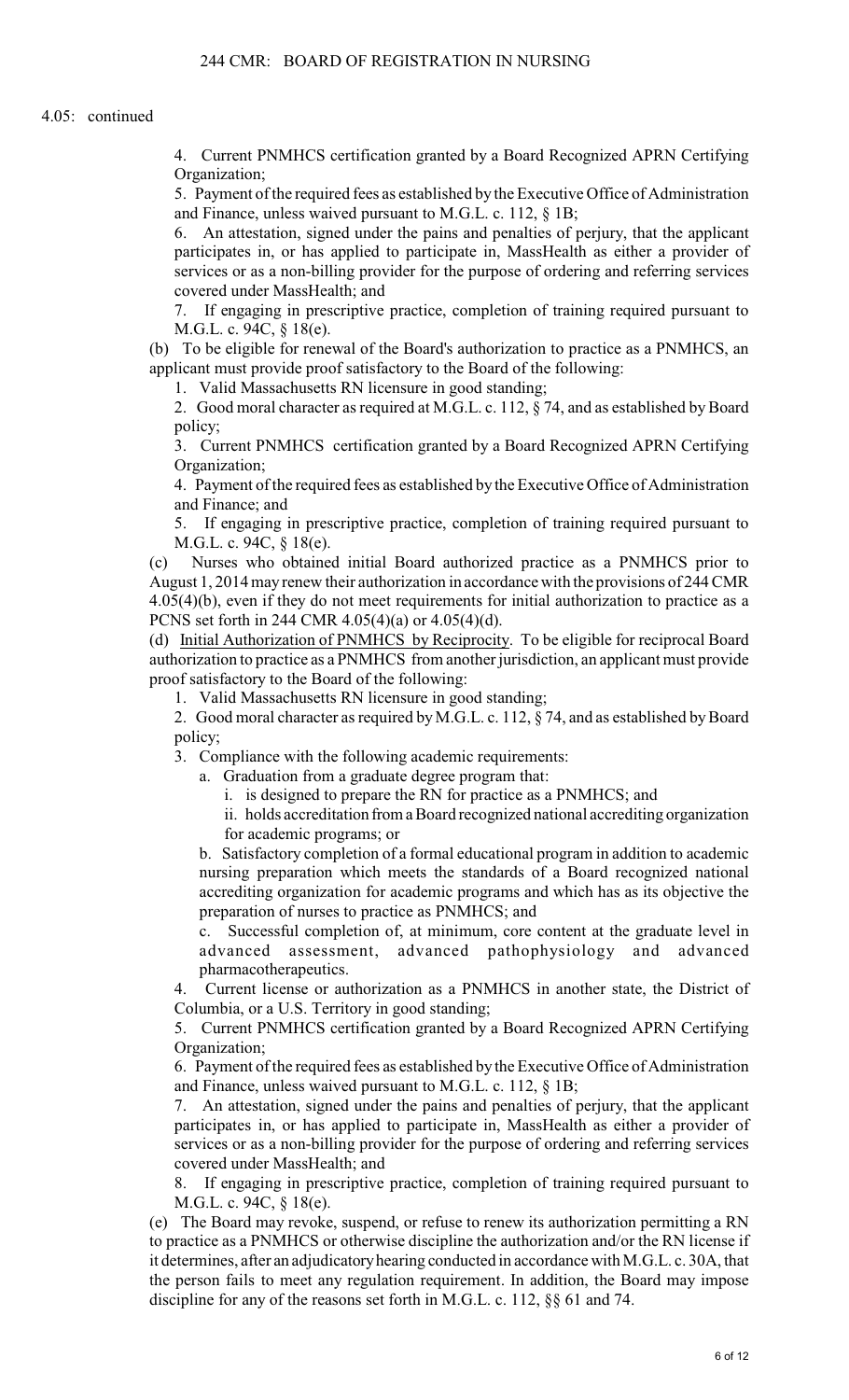(5) Clinical Nurse Specialist (CNS).

(a) To be eligible for initial Board authorization to practice as a CNS, an applicant must provide proof satisfactory to the Board of the following:

1. Valid Massachusetts RN licensure in good standing;

2. Good moral character as required by M.G.L. c. 112, § 74, and as established by Board policy;

3. Compliance with the following academic requirements:

a. Graduation from a graduate degree program that:

i. is designed to prepare the RN for practice as a CNS; and

ii. holds accreditation from a Board recognized national accrediting organization for academic programs;

b. Successful completion of, at minimum, core content at the graduate level in advanced assessment, advanced pathophysiology and advanced pharmacotherapeutics; and

c. Current CNS certification granted by a Board Recognized APRN Certifying Organization;

4. Payment of the required fees as established by the Executive Office of Administration and Finance, unless waived pursuant to M.G.L. c. 112, § 1B;

5. An attestation, signed under the pains and penalties of perjury, that the applicant participates in, or has applied to participate in, MassHealth as either a provider of services or as a non-billing provider for the purpose of ordering and referring services covered under MassHealth; and

6. Effective until December 31, 2016, the Board will accept current CNS certification granted by a Board-recognized certifying organization as equivalent to 244 CMR 4.05(5)(a)3b. The CNS who is authorized by the Board on the basis of this equivalent competency will be eligible to renew his or her authorization under 244 CMR 4.05(5)(b).

(b) To be eligible for renewal of the Board's authorization to practice as a CNS, an applicant must provide proof satisfactory to the Board of the following:

1. Valid Massachusetts RN licensure in good standing;

2. Good moral character as required at M.G.L. c. 112, § 74, and as established by Board policy;

3. Current CNS certification granted by a Board Recognized APRN Certifying Organization; and

4. Payment of the required fees as established by the Executive Office of Administration and Finance, unless waived pursuant to M.G.L. c. 112, § 1B.

(c) Initial Authorization of CNS by Reciprocity. To be eligible for reciprocal Board authorization to practice as a CNS from another jurisdiction, an applicant must provide proof satisfactory to the Board of the following:

1. Valid Massachusetts RN licensure in good standing;

2. Good moral character as required by M.G.L. c. 112, § 74, and as established by Board policy;

3. Compliance with the following academic requirements:

a. Graduation from a graduate degree program that:

i. is designed to prepare the RN for practice as a CNS ; and

ii. holds accreditation from a Board recognized national accrediting organization for academic programs; and

b. Successful completion of, at minimum, core content at the graduate level in advanced assessment, advanced pathophysiology and advanced pharmacotherapeutics;

4. Current license or authorization as a CNS in another state, the District of Columbia, or a U.S. Territory in good standing;

5. Current CNS certification granted by a Board Recognized APRN Certifying Organization;

6. Payment of the required fees as established by the Executive Office of Administration and Finance, unless waived pursuant to M.G.L. c. 112, § 1B; and

7. An attestation, signed under the pains and penalties of perjury, that the applicant participates in, or has applied to participate in, MassHealth as either a provider of services or as a non-billing provider for the purpose of ordering and referring services covered under MassHealth.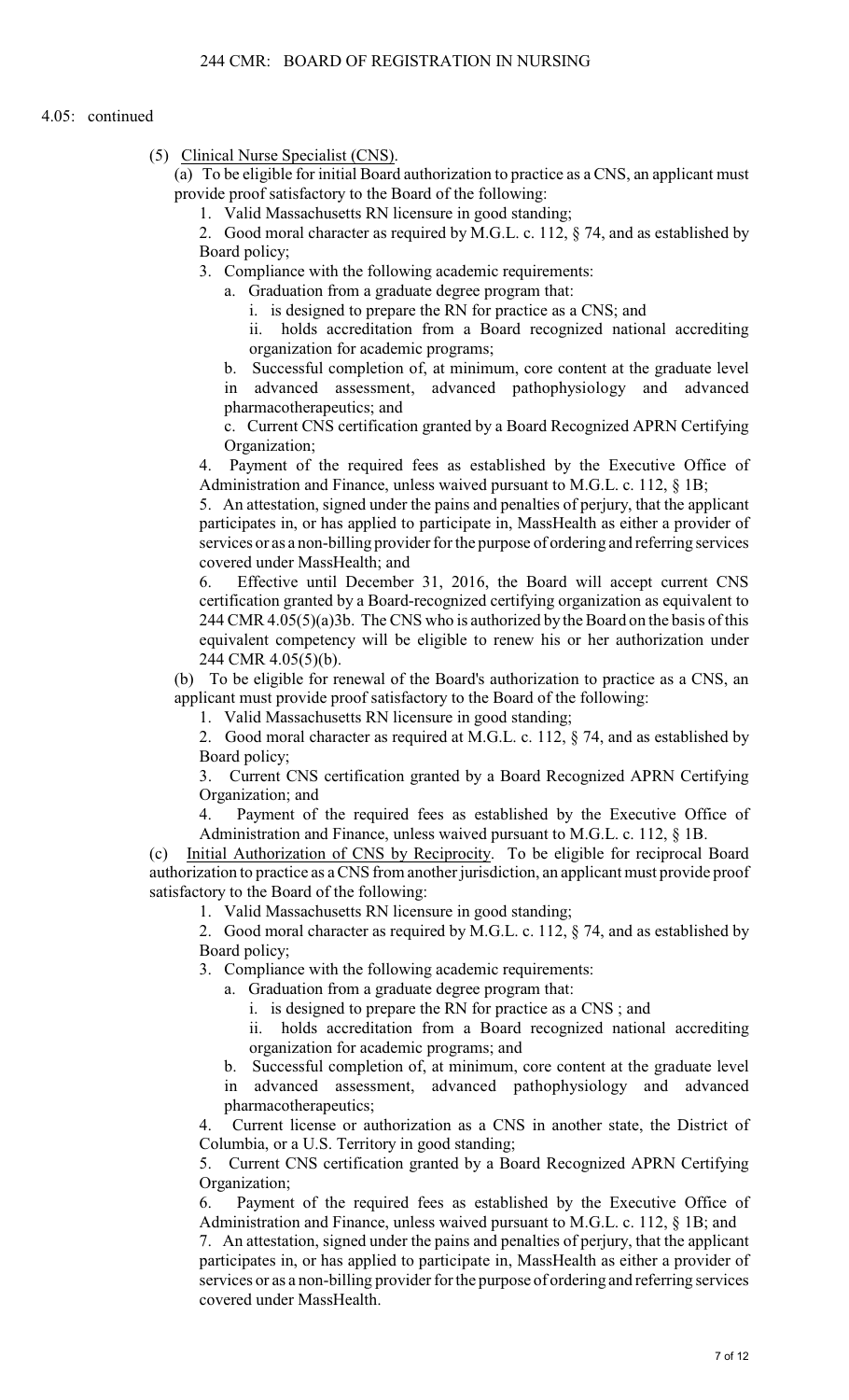### 4.05: continued

8. Effective until December 31, 2016, the Board will accept current CNS certification granted by a Board-recognized certifying organization as equivalent to 244 CMR 4.05(5)(c)3b. The CNS who is authorized by the Board on the basis of this equivalent competency will be eligible to renew his or her authorization under 244 CMR 4.05(5)(b).

(d) The Board may revoke, suspend, or refuse to renew its authorization permitting a RN to practice as a CNS or otherwise discipline the authorization and/or the RN license if it determines, after an adjudicatory hearing conducted in accordance with M.G.L. c. 30A, that the person fails to meet any regulation requirement. In addition, the Board may impose discipline for any of the reasons set forth in M.G.L. c. 112, §§ 61 and 74.

### 4.06: Responsibility, Accountability and Scope of Practice for Advanced Practice Registered Nurses

Each APRN is responsible and accountable for their nursing judgments, actions, and competency.

(1) Certified Registered Nurse Anesthetist (CRNA).

(a) A CRNA will only practice in the clinical category(s) for which the CRNA has attained and maintained certification. A CRNA may attain additional competencies within their category(s) consistent with the scope and standards of CRNA practice. It is the responsibility of each CRNA to maintain records of competency-based training and submit evidence to the Board upon request.

(b) The scope of CRNA practice is reflective of standards for the provision of healthcare services in diverse settings for for individuals across the lifespan, whose health status may range from healthy through all recognized levels of acuity, including persons with immediate, severe, or life-threatening illness or injury, including anesthesia care and anesthesia-related care, acute and chronic pain management, palliative care, emergency care, critical care, resuscitative and sedation services. In order to issue prescriptions, the CRNA must register with the Department of Public Health's Drug Control Program pursuant to M.G.L. c. 94C, and 105 CMR 700.00: *Implementation of M.G.L. c. 94C*, as well as with the U.S. Drug Enforcement Agency (DEA), if applicable.

(c) A CRNA who does not register for prescriptive authority administers anesthesia pursuant to the signed order of a registered prescriber. Such CRNA may select anesthetic agents based upon protocols that are mutually developed with a registered prescriber responsible for the perioperative care of a patient, as appropriate for the practice setting. (d) Pursuant to M.G.L. c. 112, § 80H, the administration of anesthesia by a CRNA directly

to a patient does not require a prescription.

(2) Certified Nurse Midwife (CNM).

(a) A CNM will only practice in the clinical category(s) for which the CNM has attained and maintained certification. A CNM may attain additional competencies within their category(s) consistent with the scope and standards of CNM practice. It is the responsibility of each CNM to maintain records of competency-based training and submit evidence to the Board upon request.

(b) The scope of CNM practice is reflective of the standards established by a Board recognized national organization for midwifery practice for the provision of primary health care services in diverse settings to individuals throughout the lifespan, including gynecologic care, abortion for pregnancy less than 24 weeks, family planning services, preconception care, prenatal and postpartum care, childbirth, care of the newborn and treatment of the partner of their clients for sexually transmitted disease, transgender care, sexual health and reproductive health for which the CNM has been educationally prepared and for which competency has been established and maintained. A CNM practices within a healthcare system and develops clinical relationships with obstetrician-gynecologists.

(3) Certified Nurse Practitioner (CNP).

(a) A CNP will only practice in the clinical category(s) for which the CNP has attained and maintained certification. A CNP may attain additional competencies within their category(s) consistent with the scope and standards of CNP practice. It is the responsibility of each CNP to maintain records of competency-based training and submit evidence to the Board upon request.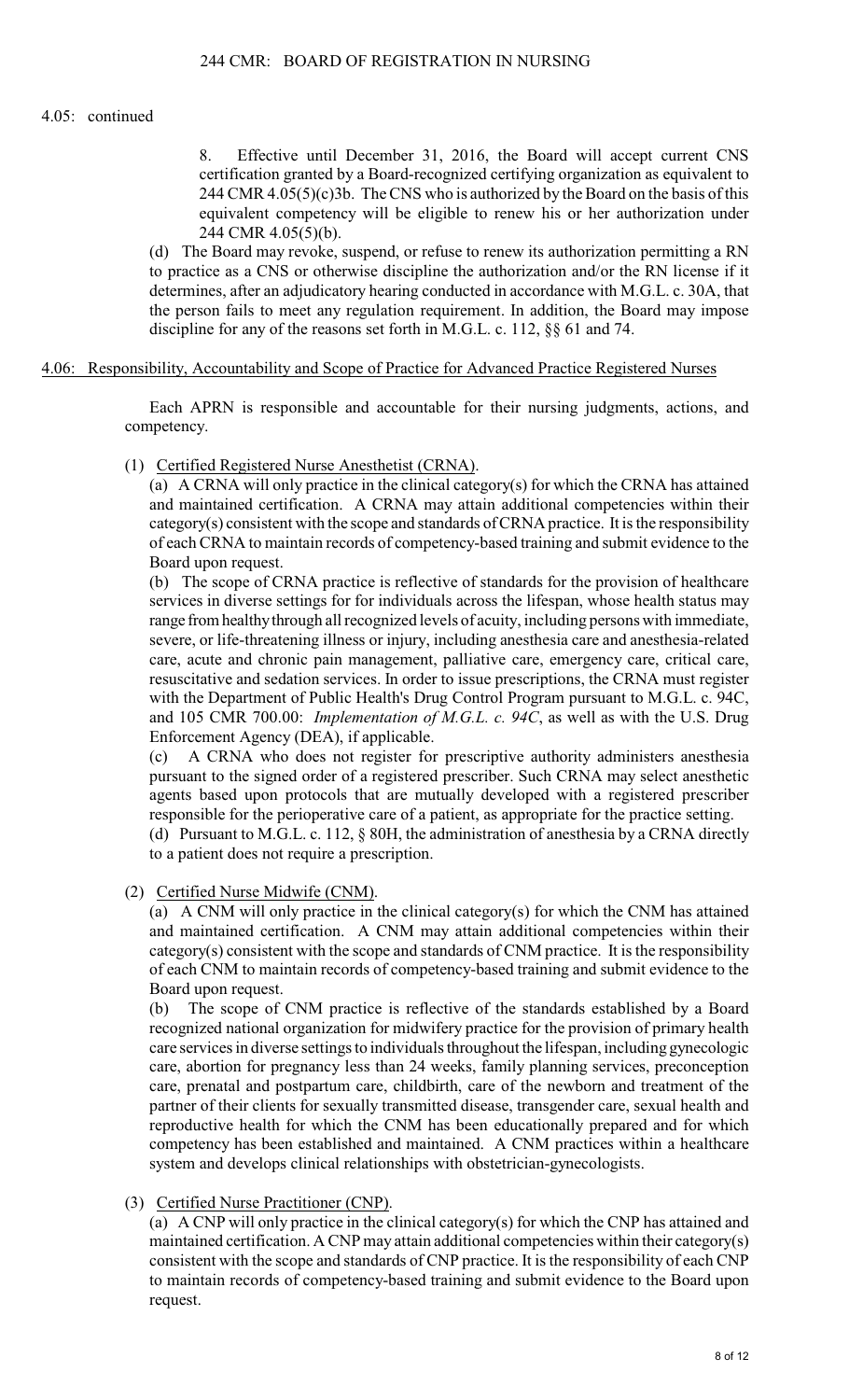#### 4.06: continued

(b) The scope of CNP practice is reflective of standards for the provision of health care services in diverse settings to individuals throughout the lifespan, including health promotion, disease prevention, health education, abortion for pregnancy less than 24 weeks, counseling and making referrals to other members of the health care team, as well as the diagnosis and management of acute and chronic illness and disease.

(c) Pursuant to M.G.L. c. 112,  $\S$  80I, when a law or rule requires a signature, certification, stamp, verification, affidavit or endorsement by a physician, when relating to physical or mental health, that requirement may be fulfilled by a CNP, provided that the signature, certification, stamp, verification, affidavit, or endorsement is consistent with established scope of practice standards and does not expand the scope of practice of the CNP.

(d) Pursuant to St. 2012, c. 369 and M.G.L. c. 112, § 80I, CNPs with independent practice authority, and CNPs under supervised practice pursuant to mutually agreed upon guidelines between the CNP and Qualified Healthcare Professional, as defined in 244 CMR 4.07, supervising the CNP's prescriptive practice, are authorized to issue written certifications of marijuana for medical use.

(4) Psychiatric Nurse Mental Health Clinical Specialist (PNMHCS).

(a) A PNMHCS will only practice in the clinical category(s) for which the PNMHCS has attained and maintained certification. A PNMHCS may attain additional competencies within their category(s) consistent with the scope and standards of PNMHCS practice. It is the responsibility of each PNMHCS to maintain records of competency-based training and submit evidence to the Board upon request.

(b) The scope of PNMHCS practice is reflective of standards for the provision of psychiatric health care services in diverse settings to individuals throughout the lifespan, including health promotion, disease prevention, health education, counseling and making referrals to other members of the health care team, as well as the diagnosis and management of acute and chronic psychiatric illness and psychiatric disease.

(5) Clinical Nurse Specialist (CNS).

(a) A CNS will only practice in the clinical category(s) for which the CNS has attained and maintained certification. A CNS may attain additional competencies within their category(s) consistent with the scope and standards of CNS practice. It is the responsibility of each CNS to maintain records of competency-based training and submit evidence to the Board upon request.

(b) The scope of CNS practice is reflective of standards for the integration of an advanced level of direct and indirect nursing care beyond the scope of RN practice. In addition to the provision of assistance to other nurses and health professionals in establishing and meeting health goals of individuals and groups, a CNS may provide health care services in diverse settings to individuals throughout the lifespan, including health promotion, disease prevention, health education, counseling and making referrals to other members of the health care team, as well as the diagnosis and management of illness and disease.

# 4.07: Advanced Practice Registered Nurses Eligible to Engage in Prescriptive Practice

(1) Purpose. The purpose of 244 CMR 4.07 is to establish, pursuant to M.G.L. c. 112, §§ 80B, 80C, 80E, 80G and 80H, regulations governing the practice of those APRNs who are registered prescribers.

The following APRNs are eligible to register with the Department of Public Health pursuant to M.G.L. c. 94C and the U.S. Drug Enforcement Administration to engage in prescriptive practice.

(a) A Certified Nurse Midwife authorized to practice within a healthcare system as a nurse midwife by the Board pursuant to M.G.L. c. 112, §§ 80B, 80C and 80G, and 244 CMR 4.00. (b) A Certified Nurse Practitioner authorized to practice as a nurse practitioner by the Board pursuant to M.G.L. c. 112, §§ 80B and 80E, and 244 CMR 4.00.

(c) A Psychiatric Clinical Nurse Specialist authorized to practice as a psychiatric nurse mental health clinical specialist by the Board pursuant to M.G.L. c. 112, §§ 80B and 80E, and 244 CMR 4.00.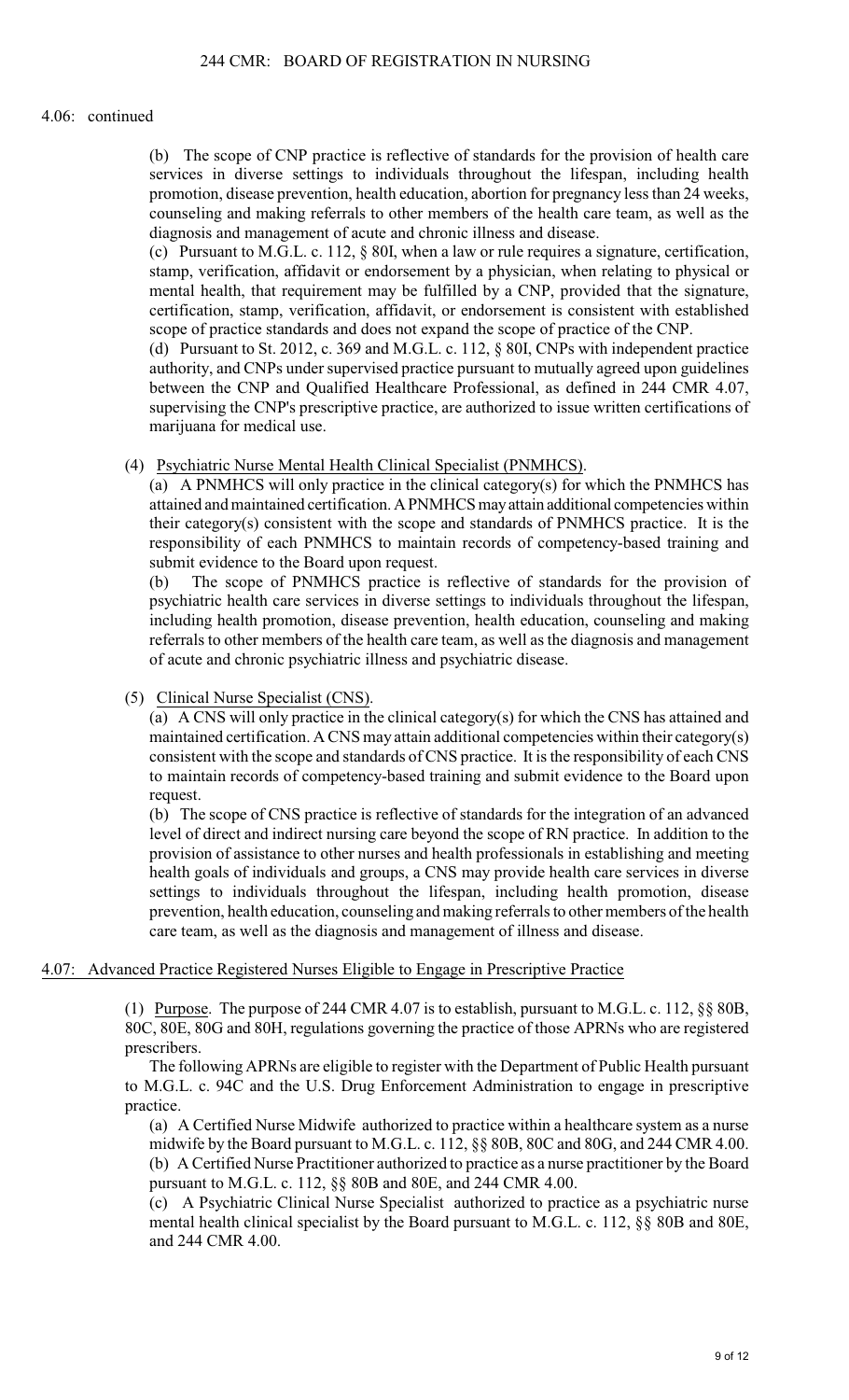(d) A Certified Registered Nurse Anesthetist authorized to practice as a nurse anesthetist by the Board pursuant to M.G.L. c. 112, §§ 80B and 80H, and 244 CMR 4.00.

For purposes of 244 CMR 4.07, a Qualified Healthcare Professional means a person who meets the following criteria:

1. a physician who:

a. holds an unrestricted full license issued by the Board of Registration in Medicine (BORIM) that is in good standing;

b. is Board-certified in a specialty area appropriately related to the APRN's area of practice, or has hospital admitting privileges in a specialty area appropriately related to the APRN's area of practice; and

c. holds a valid controlled substances registration issued by the U.S. Drug Enforcement Administration, or the Department of Public Health, or both.

2. a CRNA, CNP or PNMHCS who holds:

a. a valid Registered Nurse license in good standing issued by the Board; and

b. advanced practice authorization issued by the Board that it is in the same clinical category as the person being supervised or advanced practice authorization in an area appropriately related to the practice of the person being supervised; and

3. a controlled substance registration issued by the U.S. Drug Enforcement Administration, or the Department of Public Health, or both, for a minimum of one year; and

4. either:

a. a combination of supervised practice for a minimum of two years plus independent practice authority for a minimum of one year; or

b. three years of independent practice authority.

(2) Prescriptive Practice. CNMs may engage in prescriptive practice as authorized pursuant to M.G.L. c. 94C, § 7(g) and M.G.L. c. 112, §§ 80C and 80G. CRNAs, CNPs or PNMHCSs may engage in prescriptive practice as authorized pursuant to M.G.L. c. 94C, § 7 and M.G.L. c. 112, §§ 80B, 80E and 80H.

(a) CRNAs, CNPs or PNMHCSs with a minimum of two years of supervised practice may engage in prescriptive practice without supervision upon submission of an attestation to the Board that the CRNA, CNP or PNMHCS has completed a minimum of two years of supervised practice by a Qualified Healthcare Professional.

(b) If applying for authorization in Massachusetts by reciprocity, the CRNA, CNP or PNMHCS may engage in prescriptive practice without supervision upon the submission of an attestation to the Board that the CRNA, CNP or PNMHCS has practiced independently or with supervision as a CRNA, CNP or PNMHCS in a jurisdiction other than Massachusetts for a minimum of two years.

(c) CRNAs, CNPs or PNMHCSs with less than two years of supervised practice experience, or its equivalent, may engage in prescriptive practice with supervision by a Qualified Healthcare Professional. CRNAs, CNPs or PNMHCSs with less than two years supervised practice will develop mutually agreed upon guidelines with the Qualified Healthcare Professional which will:

1. identify the supervising Qualified Healthcare Professional, including a mechanism for ongoing supervision by another Qualified Healthcare Professional, including but not limited to, duration and scope of the supervision ;

2. describe circumstances in which Qualified Healthcare Professional consultation or referral is required;

3. CRNA guidelines do not need to be signed. CNP and PNMHCS guidelines shall be signed. The guidelines will be kept on file in the workplace; and

4. conform to M.G.L. c. 94C, the regulations of the Department of Public Health at 105 CMR 700.000: *Implementation of M.G.L. c. 94C*, 105 CMR 721.000: *Standards for Prescription Format and Security in Massachusetts*, M.G.L. c. 112, §§ 80B, 80E, 80H and 80I, and 244 CMR 4.00.

The Board may request at any time an opportunity to review the APRN prescriptive practice guidelines. Failure to provide guidelines to the Board is a basis for and may result in disciplinary action. The Board may require changes in the guidelines if it determines that they do not comply with 244 CMR 4.00 and accepted standards of nursing practice.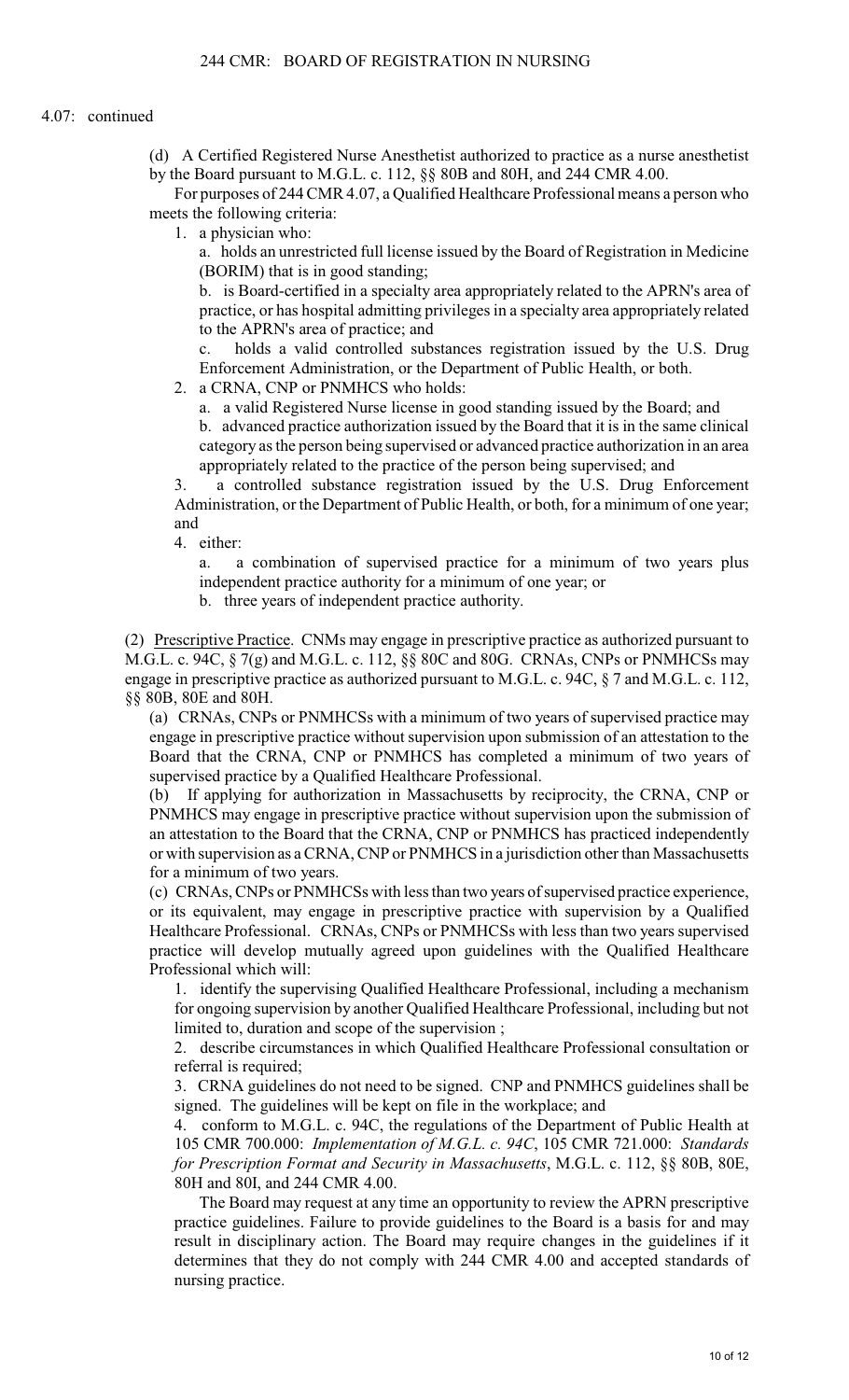#### 4.06: continued

(3) Prescribing Hydrocodone-only Extended Release Medication. Prior to prescribing a hydrocodone-only extended release medication that is not in an abuse deterrent form, a licensee must:

(a) Thoroughly assess the patient, including an evaluation of the patient's risk factors, substance abuse history, presenting condition(s), current medication(s) and a check of the online Prescription Monitoring Program;

(b) Discuss the risks and benefits of the medication with the patient;

(c) Enter into a Pain Management Treatment Agreement with the patient that shall appropriately address drug screening, pill counts, safe storage and disposal and other requirements based on the patient's diagnoses, treatment plan, and risk assessment;

(d) Supply a Letter of Medical Necessity as required by the Board of Registration in Pharmacy that includes the patient's diagnoses and treatment plan, verifies that other pain management treatments have failed, indicates that a risk assessment was performed and that the licensee and the patient have entered into a Pain Management Treatment Agreement; and (e) Document 244 CMR 4.07(3)(a) through (d) in the patient's medical record.

The purpose of 244 CMR 4.07(3) is to enhance the public health and welfare by promoting optimum therapeutic outcomes, avoiding patient injury and eliminating medication errors. Nothing in 244 CMR 4.07(3) shall alter the standard of care a licensee must use when prescribing any Schedule II, III or IV controlled substance.

(4) Self-prescribing and Prescribing for Family Members. An APRN authorized to prescribe medication is prohibited from prescribing drugs in Schedules II, III, and IV for personal use. Except in an emergency, such APRN is prohibited from prescribing Schedule II drugs to a member of his or her immediate family, including spouse or equivalent, a parent, a child, sibling, parent-in-law, son/daughter-in-law, brother/sister-in-law, step- parent, step-child, step sibling and any other relative residing in the same household.

(5) At the time of initial application for Massachusetts Controlled Substance Registration and subsequently during each APRN authorization renewal period the APRN must comply with all state and federal requirements for continuing education.

All continuing education offerings must be consistent with Board requirements at 244 CMR 5.00: *Continuing Education*.

# 4.08: Authorization to Practice as an Advance Practice Registered Nurse in More than One Clinical Category

An RN authorized by the Board to practice in an APRN clinical category may be authorized in additional APRN clinical categories in accordance with the requirements for authorization established for each clinical category. A RN authorized in more than one category must comply with the requirements for initial and renewal Board authorization to practice as an APRN for each clinical category, including payment of all initial and renewal fees established by the Executive Office of Administration and Finance for each APRN clinical category in which the RN is authorized.

# 4.09: Malpractice Insurance

An APRN with direct patient care responsibilities must obtain and maintain professional malpractice liability insurance with coverage of at least \$100,000.00 per claim, with a minimum annual aggregate of not less than \$300,000.00.

(1) Upon request by the Board at any time, the APRN will provide proof of coverage satisfactory to the Board based upon the above criteria.